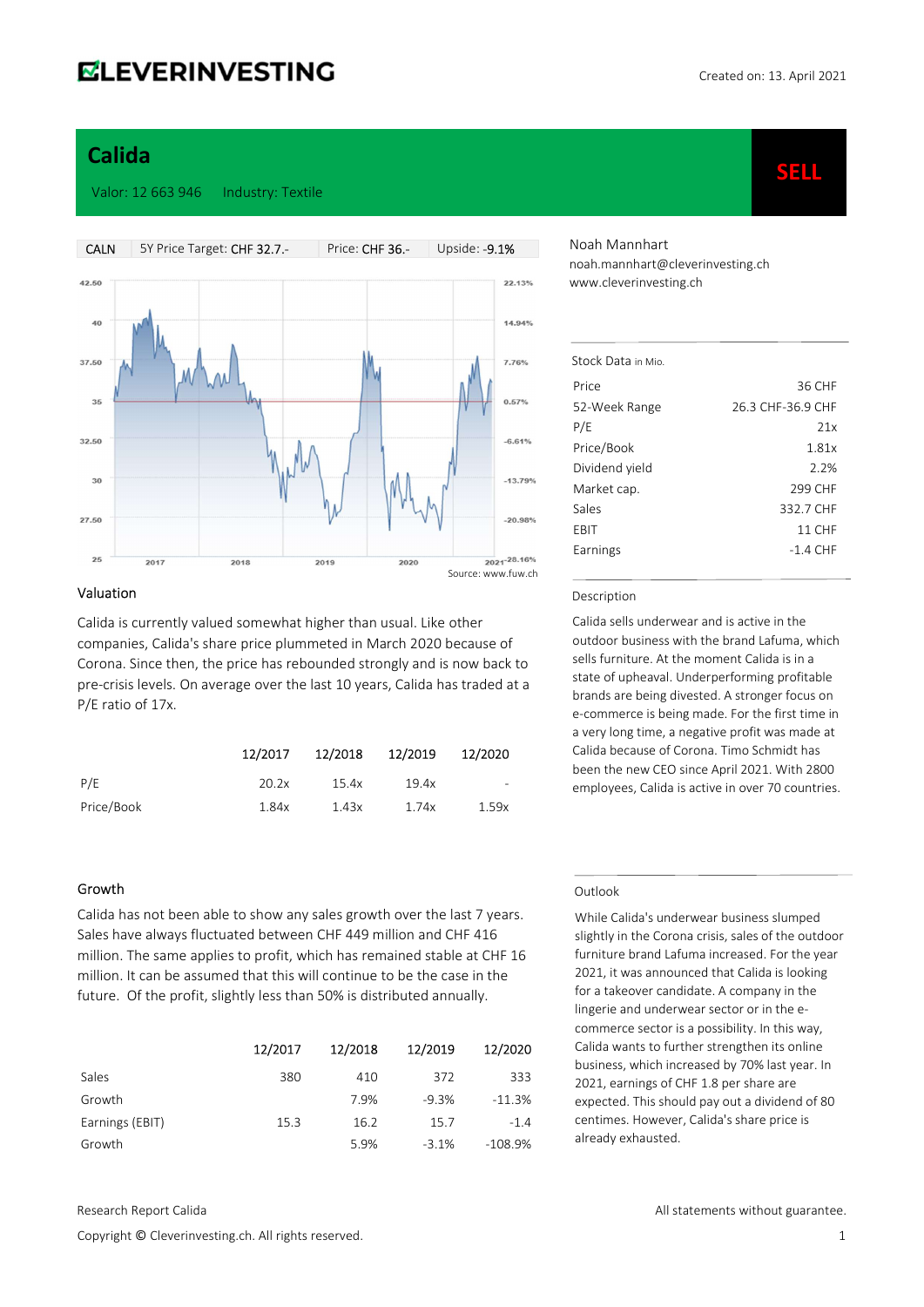# **ELEVERINVESTING**

# Efficiency

For an apparel manufacturer, the return on sales is not exactly outstanding, but it is stable. In comparison, Adidas has had the same return on sales for a very long time but has been able to increase it strongly in the last two years. In the future, a higher efficiency can't be assumed.

|                    | 12/2017 | 12/2018 | 12/2019 | 12/2020  |
|--------------------|---------|---------|---------|----------|
| Return on sales    | 4.4%    | 4.3%    | 4.5%    | $-0.4\%$ |
| Sales per employee | 130.552 | 137.971 | 139.298 | 125.622  |

# Profitability

A return on equity of 9% is satisfactory. Compared to Adidas, Calida has half the return on equity adjusted to the equity ratio. Return on equity is not expected to increase in the coming years.

|                    | 12/2017 | 12/2018 | 12/2019 | 12/2020  |
|--------------------|---------|---------|---------|----------|
| Return on equity   | 9.6%    | 9.4%    | 9.0%    | $-0.85%$ |
| e.g. GN Store Nord | 17.0%   | 26.7%   | 29.1%   | 6.7%     |

# Balance sheet quality

Calida has a lot of cash. With these liquid assets, Calida can afford to make acquisitions for online trading. It is also good that the equity ratio was increased in 2020 and the debt ratio is at a low 91%. Should another crisis come, Calida is prepared for it.

|                   | 12/2017 | 12/2018 | 12/2019 | 12/2020 |
|-------------------|---------|---------|---------|---------|
| Equity ratio      | 62.6%   | 58.8%   | 48.7%   | 52.3%   |
| Net. Liquidity    | 45.2    | 43.6    | 57.9    | 45.3    |
| Debt-equity ratio | 68.7%   | 74.4%   | 110%    | 91%     |

# SWOT-Analysis

| Strengths                                                                                                                                                      | Weaknesses                                                        |
|----------------------------------------------------------------------------------------------------------------------------------------------------------------|-------------------------------------------------------------------|
| • Solid balance sheet with plenty of cash and cash<br>equivalents.<br>Growth in the Lafuma garden furniture brand.<br>Stable earnings over the last few years. | ■ No growth in sales and profits.<br>■ High historical valuation. |
| <b>Opportunities</b>                                                                                                                                           | <b>Threats</b>                                                    |
|                                                                                                                                                                |                                                                   |

GA: 15.04.2021, Luzern Year-end figures: 05.03.2021 Quarterly statement: July/August

#### Website

https://www.calida.com

Investor Relations

Timo Schmidt-Eisenhardt Tel. 041 925 45 25 E-Mail: investor.relations@calida.com